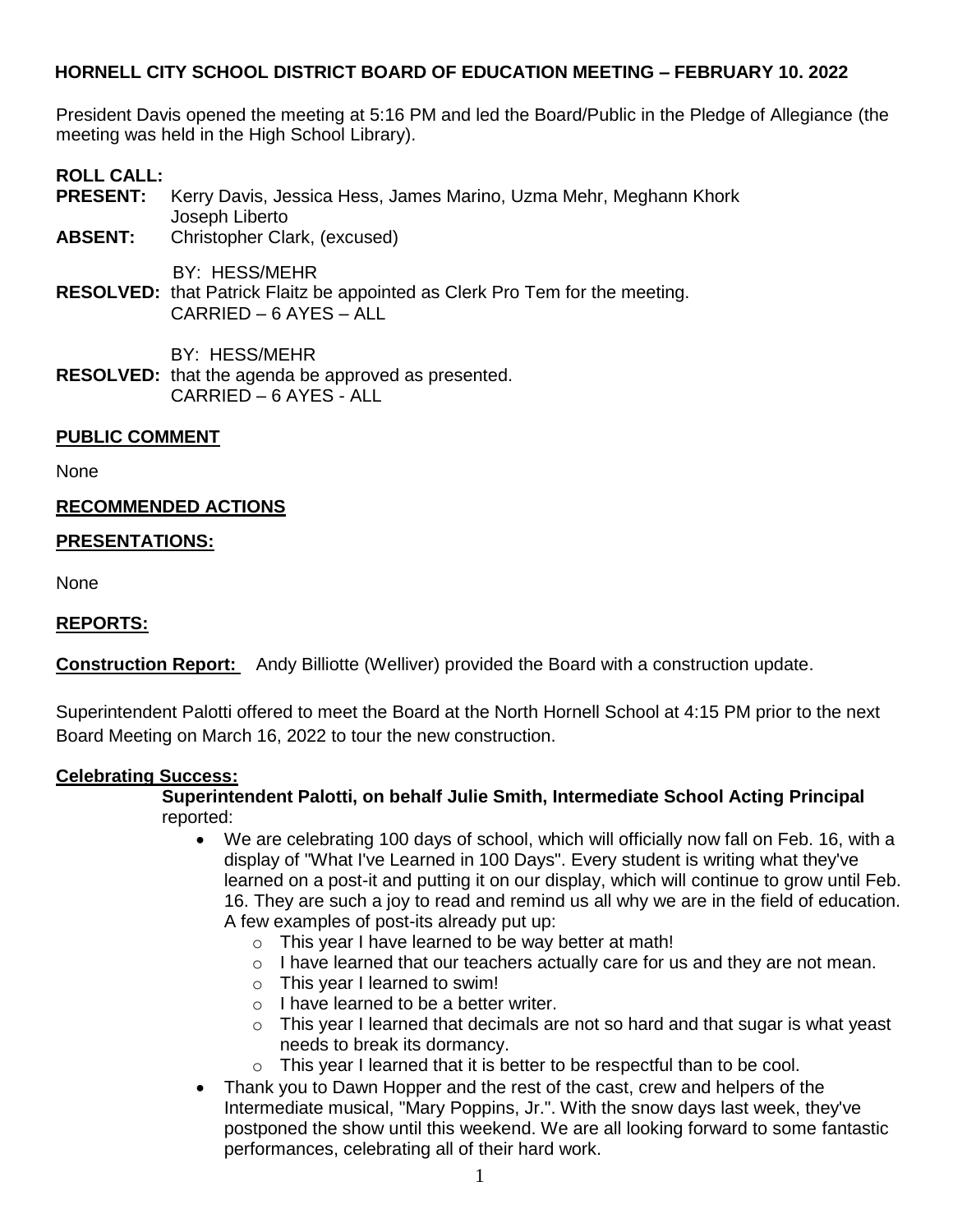- Since our meeting last month, we've had a lot of professional development. Something awesome about our teachers is their willingness to share their skills with each other and to learn from other teachers right in the building. Many of our teachers offered workshops for each other on the superintendent's conference day, with a focus on staff wellness.
	- $\circ$  We've had several teachers who are completing peer observations in order to improve their craft.
	- $\circ$  We've had two teachers receive further support from G&R for the co-teach setting.
	- o All 31 of our classroom teachers have participated in multiple Writer's Workshop trainings through Teachers' College.
	- $\circ$  The majority of our classroom teachers are taking some time to work with Erica on their curriculum as grade levels.
	- $\circ$  Erica also has provided a few trainings on our reading assessments, which have received a lot of positive feedback.
	- o Every grade level is working with Charity Spencer, our GST STEM mentor on STEM projects.
	- $\circ$  Three teachers are joining me for a webinar series on Diversity and Equity in the School Setting and we are finding it very impactful.
	- o Our teachers have a growth mindset and are always looking to improve!
- This week is National School Counselors Week. A special shout-out to Cassie Tyler, Jodi McAneney and Aryn Bailey for doing a great job supporting a safe and caring environment for students and staff!

## **Superintendent's Report**

## **Superintendent Palotti** reported:

- Provided an update on the current masking guidance for NYS schools.
- Provided an update on the sale of the Bryant School
- Provided an update on the status of the 2022/23 budget preparation.

## **ROUTINE ITEMS**

BY: HESS/MEHR

**RESOLVED:** that, upon the recommendation of Superintendent Palotti to approves/accepts the following Consent Agenda items:

- Approves of the minutes for the meetings of January 5 and 20, 2022.
- Acceptance of Claims Auditor/Warrant Reports for the period ending December 31, 2021.
- Acceptance of the Student Activities Report of December 31, 2021.
- Acceptance of General Fund Budget Transfer Report of December 31, 2021.
- Acceptance of Revenue Report of December 31, 2021.
- Acceptance of Treasurer's Report of December 31, 2021.
- Acceptance of Appropriations Report of December 31, 2021.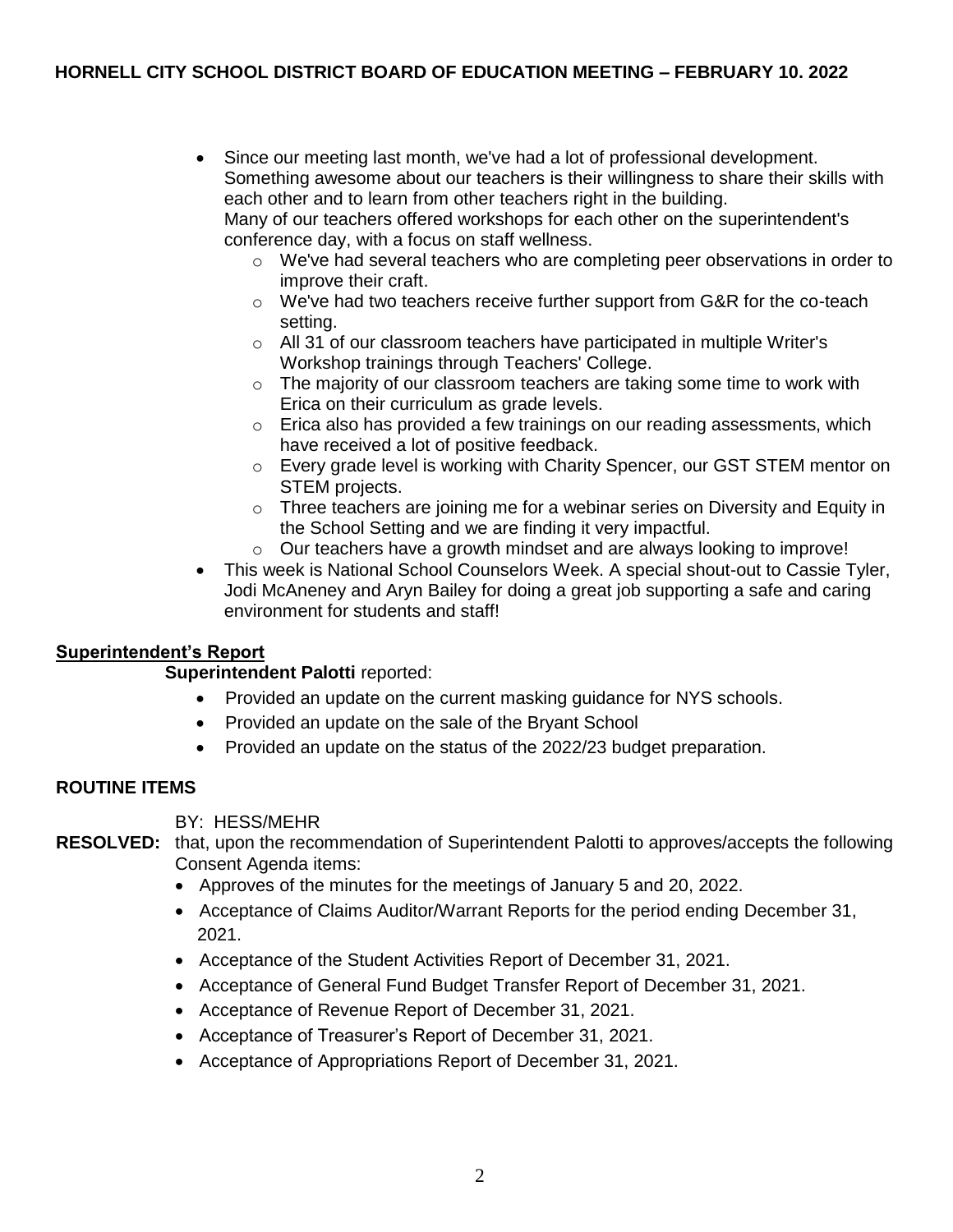Has no objections to the recommendations of the Committee on Special Education and approves the authorization of funds to implement the special education programs and services consistent with such recommendations for the CSE meeting of January 5, 10, 12, 14, 19, 24, 25, 26 and 27, 2022 and February 1 and 2, 2022. The CPSE meeting of January 13, 20, 24 and 17, 2021 and the 504 meetings of January 19 and 26, 2022 and February 2, 2022.

CARRIED – 6 AYES – ALL

### **OLD BUSINESS**

None

### **NEW BUSINESS**

### **POLICY/PROCEDURE**

BY: HESS/MEHR

**RESOLVED:** Resolved that, upon the recommendation of Superintendent Palotti, the Board authorizes Patrick Flaitz to dispose of the following miscellaneous items:

 Rotary 7000 lb Rotary Vehicle above ground lift – Asset tag 20081600 and 00053 Whirlpool Washer (broken)  $-$  tag # A00497655 Maytag Electric Stove (broken)  $-$  tag # A00496588 Galaxy Electric Stove (fire damaged) – tag # A00497407 CARRIED – 6 AYES – ALL

BY: HESS/MEHR

**RESOLVED:** Resolved that, upon the recommendation of Superintendent Palotti, the Board authorizes Patrick Flaitz to dispose of the North Hornell Library books on the list dated January 25, 2022.

CARRIED – 6 AYES – ALL

## **FINANCE**

BY: HESS/MEHR

**RESOLVED:** that, upon the recommendation of Superintendent Palotti, the Board approves the cost allocation methodology for GST BOCES for the 2022-23 school year. CARRIED – 6 AYES – ALL

BY: HESS/MEHR

**RESOLVED:** that, upon the recommendation of Superintendent Palotti, the Board approves the Professional Service Agreement with Alla Breve Educational Services, LLC to provide PAL Grant oversight services effective October 1, 2021 – September 30, 2026. CARRIED – 6 AYES – ALL

### **PERSONNEL**

BY: HESS/MEHR

**RESOLVED:** that, upon the recommendation of Superintendent Palotti, the Board accepts the resignation of Nicole Allen as substitute effective on February 10, 2022. CARRIED – 6 AYES – ALL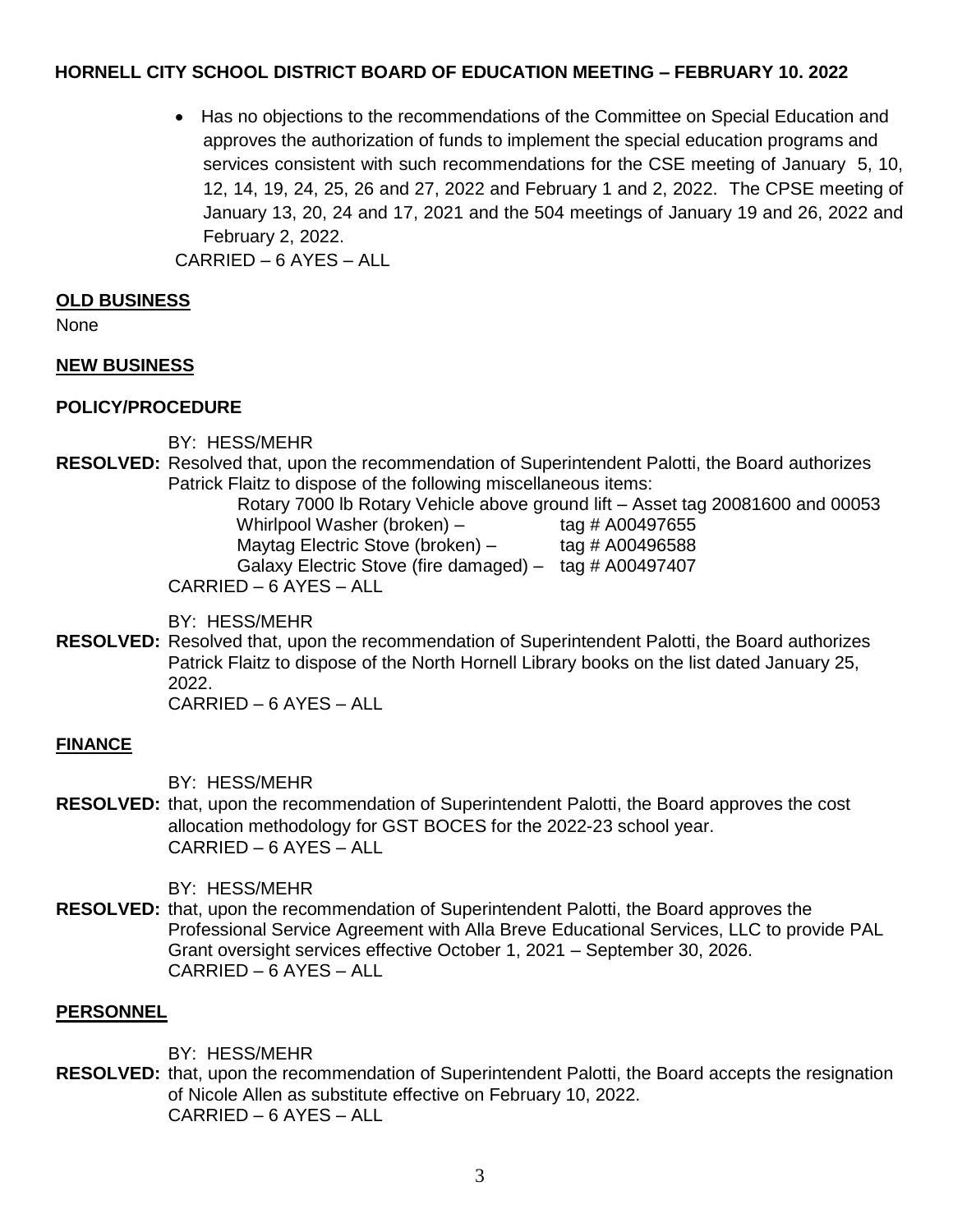BY: HESS/MEHR

**RESOLVED:** that, upon the recommendation of Superintendent Palotti, the Board accepts the resignation of Gretchen Hoyt as Teacher Aide effective on January 9, 2022. CARRIED – 6 AYES – ALL

BY: HESS/MEHR

**RESOLVED:** that, upon the recommendation of Superintendent Palotti, the Board accepts the resignation of Jennifer Sauerbier as Teacher Aide effective on January 5, 2022. CARRIED – 6 AYES – ALL

BY: HESS/MEHR

**RESOLVED:** that, upon the recommendation of Superintendent Palotti, the Board accepts the resignation of Kasi Washburn as After School Program Coordinator effective on February 1, 2022 and hereby approves her to work as a substitute in the program. CARRIED – 6 AYES – ALL

BY: HESS/MEHR

**RESOLVED:** that, upon the recommendation of Superintendent Palotti, the Board accepts the resignation of Victoria Plank as Teacher Aide to accept the position of Senior Typist effective on October 25, 2021. CARRIED – 6 AYES – ALL

BY: HESS/MEHR

**RESOLVED:** that, upon the recommendation of Superintendent Palotti, the Board accepts the resignation of Bridgit Thomas as Fourth Grade Department Chair effective on February 18, 2022. CARRIED – 6 AYES – ALL

BY: HESS/MEHR

**RESOLVED:** that, upon the recommendation of Superintendent Palotti, the Board accepts the resignation of Paul Woughter as eSport advisor effective November 18, 2021. CARRIED – 6 AYES – ALL

BY: HESS/MEHR

**RESOLVED:** that, upon the recommendation of Superintendent Palotti, the Board approves the following appointments for the High School and Intermediate School After School Programs to be paid on a time sheet basis as specified in their applicable contract:

> Katie Bowie – Program Coordinator effective February 1, 2022 Brittany Martin – Int substitute – effective January 18, 2022 Dawn Hopper – Int substitute – effective February 1, 2022 Nina Sargent – Int substitute – effective January 24, 2022 Heather Stewart – HS substiture – effective January 4, 2022 Kelly Kuhn – Int substitute – effective February 7, 2022 Bridgett Ray – Int substitute – effective February 7, 2022 Colin Hall – Int substitute – effective February 2, 2022

CARRIED – 6 AYES – ALL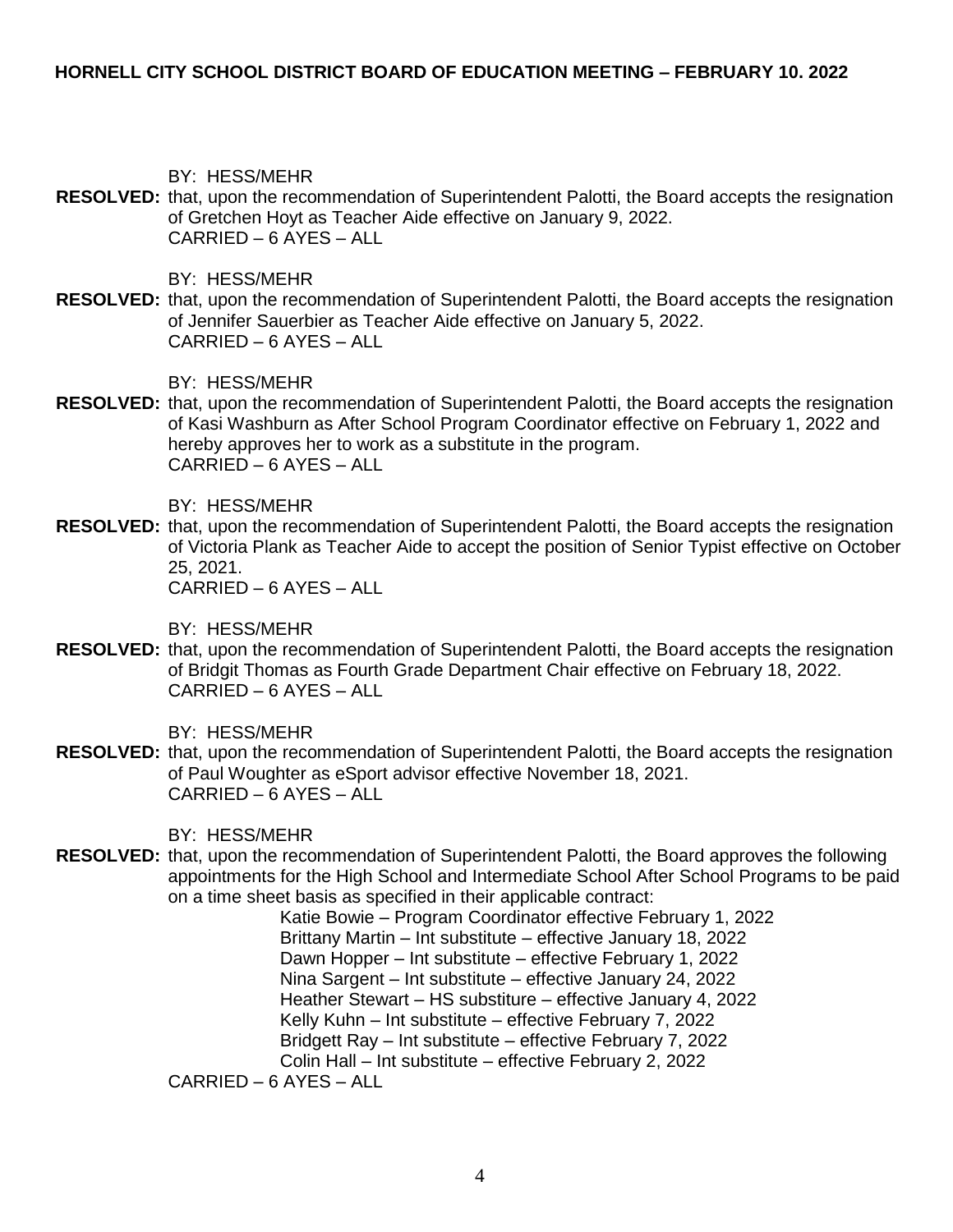### BY: HESS/MEHR

**RESOLVED:** that, upon the recommendation of Superintendent Palotti, the Board approves the probationary appointment of Aubrey Dragonetti as Food Service Helper, effective January 6, 2022, 10 months, 3.75 hours per day at the starting rate specified in the HESSA Contract. Furthermore, the Board accepts her resignation from the position of Food Service Helper, effective January 6, 2022. CARRIED – 6 AYES – ALL

BY: HESS/MEHR

**RESOLVED:** that, upon the recommendation of Superintendent Palotti, the Board approves the probationary appointment of Ashley Ordiway as Teacher Aide, effective February 2, 2022, 10 months, 6.5 hours per day at the starting rate specified in the HPA Contract. CARRIED – 6 AYES – ALL

BY: HESS/MEHR

**RESOLVED:** that, upon the recommendation of Superintendent Palotti, the Board approves the probationary appointment of Irene Cavalier as Teacher Aide, effective February 1, 2022, 10 months, 6.5 hours per day at the starting rate specified in the HPA Contract. CARRIED – 6 AYES – ALL

BY: HESS/MEHR

**RESOLVED:** that, upon the recommendation of Superintendent Palotti, the Board approves the probationary appointment of Samantha Seager as Teacher Aide, effective February 7, 2022, 10 months, 6.5 hours per day at the starting rate specified in the HPA Contract. CARRIED – 6 AYES - ALL

BY: HESS/MEHR

**RESOLVED:** that, upon the recommendation of Superintendent Palotti, the Board approve the change of appointment of Judea Haynes from 6.5 hours per day to 8.0 hours per day effective January 31, 2022. CARRIED – 6 AYES – ALL

BY: HESS/MEHR

**RESOLVED:** that, upon the recommendation of Superintendent Palotti, the Board approves the updated individual contract with Jennifer Bixby, Senior Typist (HS Secretary). CARRIED – 6 AYES – ALL

BY: HESS/MEHR

**RESOLVED:** that, upon the recommendation of Superintendent Palotti, the Board approves the appointment of Kirk Scholes as a mentor effective February 28, 2022 through June 30, 2022. CARRIED – 6 AYES – ALL

BY: HESS/MEHR

**RESOLVED:** that, upon the recommendation of Superintendent Palotti, the Board approves the appointment of Staci Zigenfus as Fourth Grade Department Chair effective February 18, 2022 through June 30, 2023. CARRIED – 6 AYES - ALL

BY: HESS/MEHR

**RESOLVED:** that, upon the recommendation of Superintendent Palotti, the Board approves the following Spring Coaching Assignments for the 2022 season, (pending proper certifications and clearances) appointments are conditional upon actual existence of a Spring 2022 season,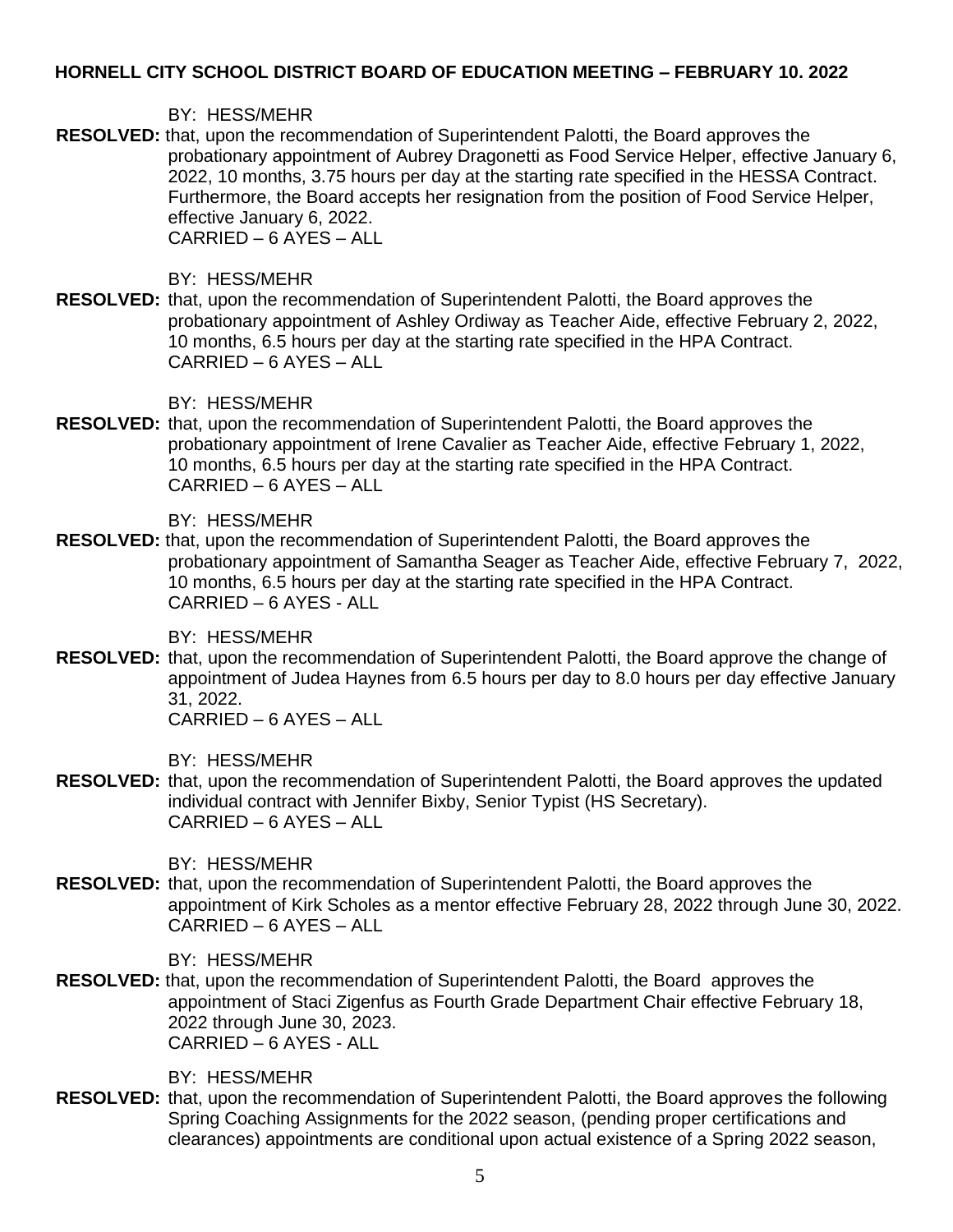with stipends as defined in the HEA Contract – stipends may be prorated to reflect the abbreviated season due to the COVID restrictions in place. Appointments are effective April 1, 2022.

| <b>Baseball:</b>         |                                 |
|--------------------------|---------------------------------|
| Jacob Kenney -           | <b>Varsity Head Coach</b>       |
| Joe Flint                | <b>JV Head Coach</b>            |
| Christopher vanLeeuvan - | Mod Head Coach                  |
| <b>Track and Field:</b>  |                                 |
| Michael DeGaetano-       | <b>Boys Varsity Head Coach</b>  |
| Damien DeMarco -         | <b>Girls Varsity Head Coach</b> |
| Mary Wolf                | <b>Assistant Coach</b>          |
| Angela DeLany -          | <b>Assistant Coach</b>          |
| Tennis:                  |                                 |
| Sean Gaffney             | <b>Varsity Head Coach</b>       |
| James Dagon              | <b>Modified Head Coach</b>      |
| Golf:                    |                                 |
| Amy Feeley               | <b>Varsity Head Coach</b>       |
| CARRIED - 6 AYES - ALL   |                                 |

BY: HESS/MEHR

**RESOLVED:** that, upon the recommendation of Superintendent Palotti, the Board approves the appointment of James Welch and Nicole Miller as Lifeguards. CARRIED – 6 AYES – ALL

BY: HESS/MEHR

- **RESOLVED:** that, upon the recommendation of Superintendent Palotti, the Board accepts the resignation for the purpose of retirement of Edward Belin as Music Teacher effective June 30, 2022. (27 years of service in the District 34 in education) CARRIED – 6 AYES – ALL
- The Board congratulated Ed on his retirement and thanked him for his dedicated service to the district.

BY: HESS/MEHR

**RESOLVED:** that, upon the recommendation of Superintendent Palotti, the Board approves the change of appointment of Dr. Juliana Smith from Acting Principal of the Hornell Intermediate School to Principal of the Hornell Intermediate School effective 2/11/2021. (12 months, continuation of current salary as set forth in previous MOU with HPDG, no change in tenure area). CARRIED – 6 AYES - ALL

### BY: HESS/MEHR

**RESOLVED:** that, upon the recommendation of Superintendent Palotti, the Board approves the following changes to the substitute roster and other assignments**, pending successful fingerprint clearance through the New York State Education Department and approval through DMV and or Civil Service if applicable: Substitute Additions:** 

> Sophia Carretto - Uncertified Teacher (Effective 1/10/22) Jeni Cook - Teacher Aide Jeremiah Cooper - (Effective 1/11/22) Certified Teacher, Teacher Aide Joseph Gibson - Uncertified Teacher (Effective 1/10/22) Christopher Hollowell - Bus Attendant, Uncertified Teacher (effective 10/26/2021) Ann Postilli - Teacher Aide Bailey Smith - Teacher Aide